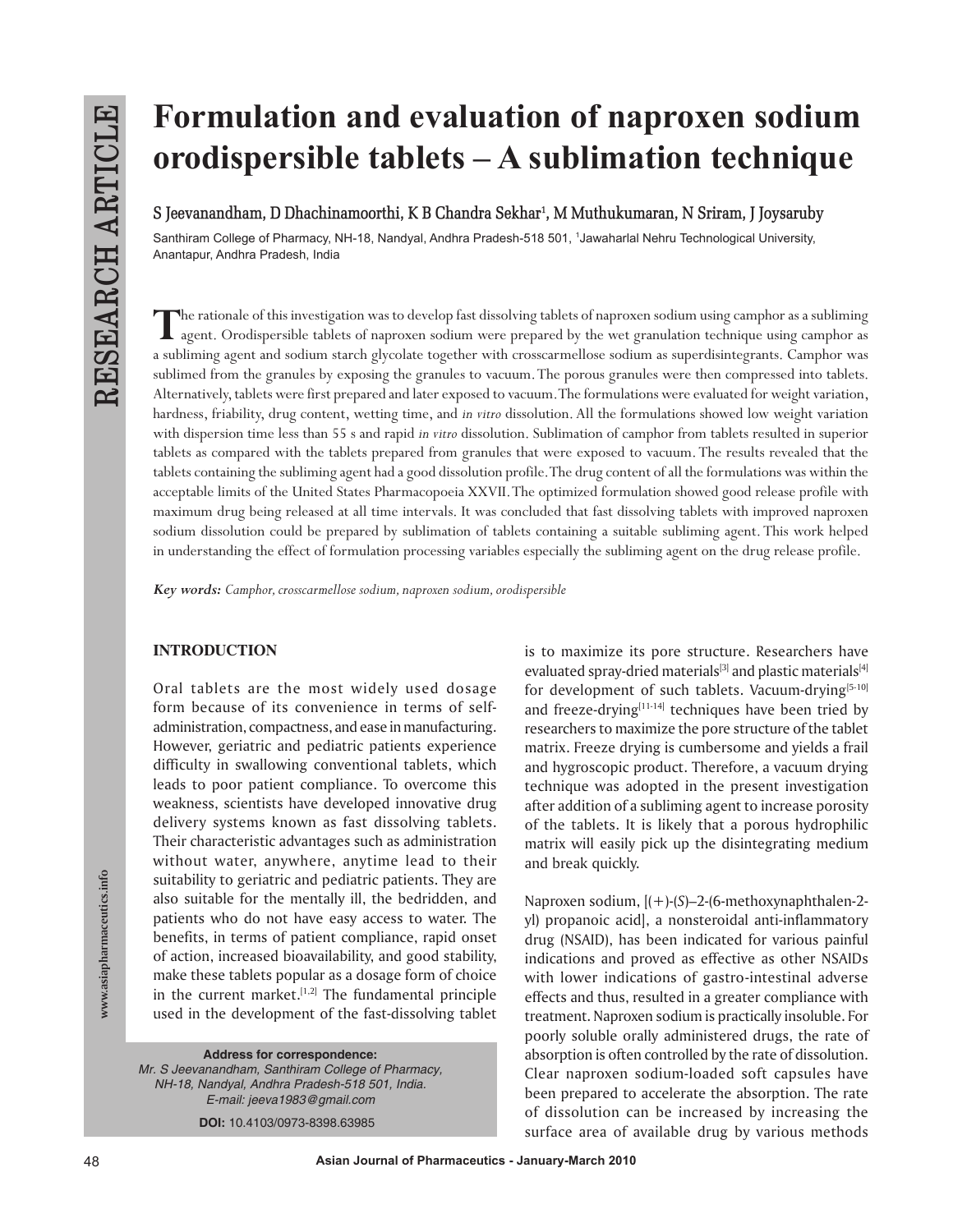(micronization, complexation, and solid dispersion). The dissolution of a drug can also be influenced by disintegration time of the tablets. Faster disintegration of tablets delivers a fine suspension of drug particles resulting in a higher surface area and faster dissolution. In the present study, an attempt was made to develop mouth dissolving tablets of naproxen sodium and to investigate the effect of the subliming agent on the release profile of the drug.

# **MATERIALS AND METHODS**

Naproxen sodium (Tablets India Ltd, Chennai, India), crosscarmellose sodium, sodium starch glycolate, and Aspartame (Ranbaxy, New Delhi, India). Crospovidone (Concertina Pharma Pvt., Ltd, Hyderabad, India). Camphor, sodium saccharin, mannitol, polyvinyl pyrollidone (PVP), talc, and magnesium stearate were purchased from S.D. Fine Chemicals, Mumbai, India.

# **Method**

#### *Formulation of orodispersible tablets of naproxen sodium*

The adequate number of naproxen sodium orodispersible tablets were prepared using the subliming agent, camphor, sodium starch glycolate, and crosscarmellose sodium as superdisintegrants, mannitol as a diluent, sodium saccharin as a sweetening agent, alcoholic solution of PVP (10%w/v) as binder and magnesium stearate with talc as a flow promoter. The composition of the each batch is shown in [Table 1]. The raw materials were passed through a 100-mesh screen prior to mixing. The drug and other ingredients were mixed together, and a sufficient quantity of alcoholic solution of PVP (10%w/v) was added and mixed to form a coherent mass. The wet mass was granulated using sieve no. 12 and regranulated after drying through sieve no. 16. Granules of the formulations containing either of the superdisintegrants but without camphor (F1 or F2) were dried in a tray dryer (Shree Bhagwati Pharma Machinery Company, Gujarat, India) at 60°C for 30 min resulting in localized drying. Other granular formulations (F3 to F6) contained a subliming agent and were dried by the vacuum drying technique in temperature 20-22°C for 8 h. The final moisture content of the granules was found to be between 3 and 4%, which was determined using an IR moisture balance. During drying, the camphor sublimed with the formation of a porous structure on the surface of the tablet. The dried granules were then blended with talc and magnesium stearate and compressed into tablets using flat face round tooling on a single rotary tablet machine (Pankaj Industries, Thane). Sublimation was performed from tablets instead of granules at  $60^{\circ}$ C in the selected batch (F6).

#### **Evaluation of formulated tablets**

#### *Hardness[15]*

The crushing strength of the tablets was measured using a Monsanto hardness tester. Three tablets from each formulation batch were tested randomly and the average reading noted.

# **Table 1: Composition of different batches of orodispersible tablets of naproxen sodium**

| Ingredients*              | F1               | F <sub>2</sub> | F3                       | F4        | F5             | F6  |
|---------------------------|------------------|----------------|--------------------------|-----------|----------------|-----|
| Naproxen sodium           | 100              | 100            | 100                      | 100       | 100            | 100 |
| Camphor                   |                  |                |                          | 12.5 12.5 | 25             | 25  |
| Aspartame                 | 2.5              | 2.5            | 2.5                      | 2.5       | 2.5            | 2.5 |
| Crosscarmellose sodium    | $\overline{a}$   | 15             | $\overline{\phantom{a}}$ | 15        | $\overline{a}$ | 15  |
| Sodium starch glycolate   | 15 <sup>15</sup> | $\overline{a}$ | 15                       |           | 15             |     |
| Colloidal silicon dioxide |                  |                |                          |           | 2.5            | 25  |
| Mannitol q.s.             | 250              | 250            | 250                      | 250       | 250            | 250 |

\*all the quantities expressed in %. All batches contained 10% polyvinylpyrrolidone in ethyl alcohol as a binder and 2% talc and 1% magnesium stearate. Camphor was sublimed from granules in batches F3 to F5 and from tablets in batch F6

# *Friability[15]*

Twenty tablets were weighed and placed in a friabilator (Riche-Rich pharma, Bangalore). Twenty preweighed tablets were rotated at 25 rpm for 4 min. The tablets were then dedusted and reweighed and the percentage of weight loss was calculated. The percentage friability of the tablets was measured as per the following formula:

Percentage friability = 
$$
\left\{ \frac{\text{(Initial weight - Final weight)}}{\text{Initial weight}} \right\} \times 100
$$

#### *Weight variation*

Randomly, 20 tablets were selected after compression and the mean weight was determined. None of the tablets deviated from the average weight by more than*±*7.5% (USPXX).

# **Drug content**

Twenty tablets were weighed and powdered. An amount of the powder equivalent to 100 mg of naproxen sodium was dissolved in 100 m of pH 7.4 phosphate buffer, filtered, diluted suitably and analyzed for drug content at 230 nm using UV-Visible spectrophotometer (Elico SL-164, India).

# *In vitro* **dispersion time[16]**

*In vitro* dispersion time was measured by dropping a tablet in a 10 ml measuring cylinder containing 6 ml of buffer solution simulating saliva fluid with reference to Indian pharmacopeial standard (pH 7.4).

# **Dissolution study**

*In vitro* release of naproxen sodium from tablets was monitored by using 900 m of SIF (USP phosphate buffer solution, pH 7.4) at  $37\pm0.5^{\circ}$  and 75 rpm using programmable dissolution tester [Lab India (model: Disso-2000), India]. 5 m aliquots were withdrawn at 1 min time intervals and were replenished immediately with the same volume of fresh buffer medium. Aliquots, following suitable dilutions, were assayed spectrophotometrically at 230 nm.

# *Thickness*

Thickness of tablet was determined by using dial caliper (Mitutoya, Model CD-6 CS, Japan).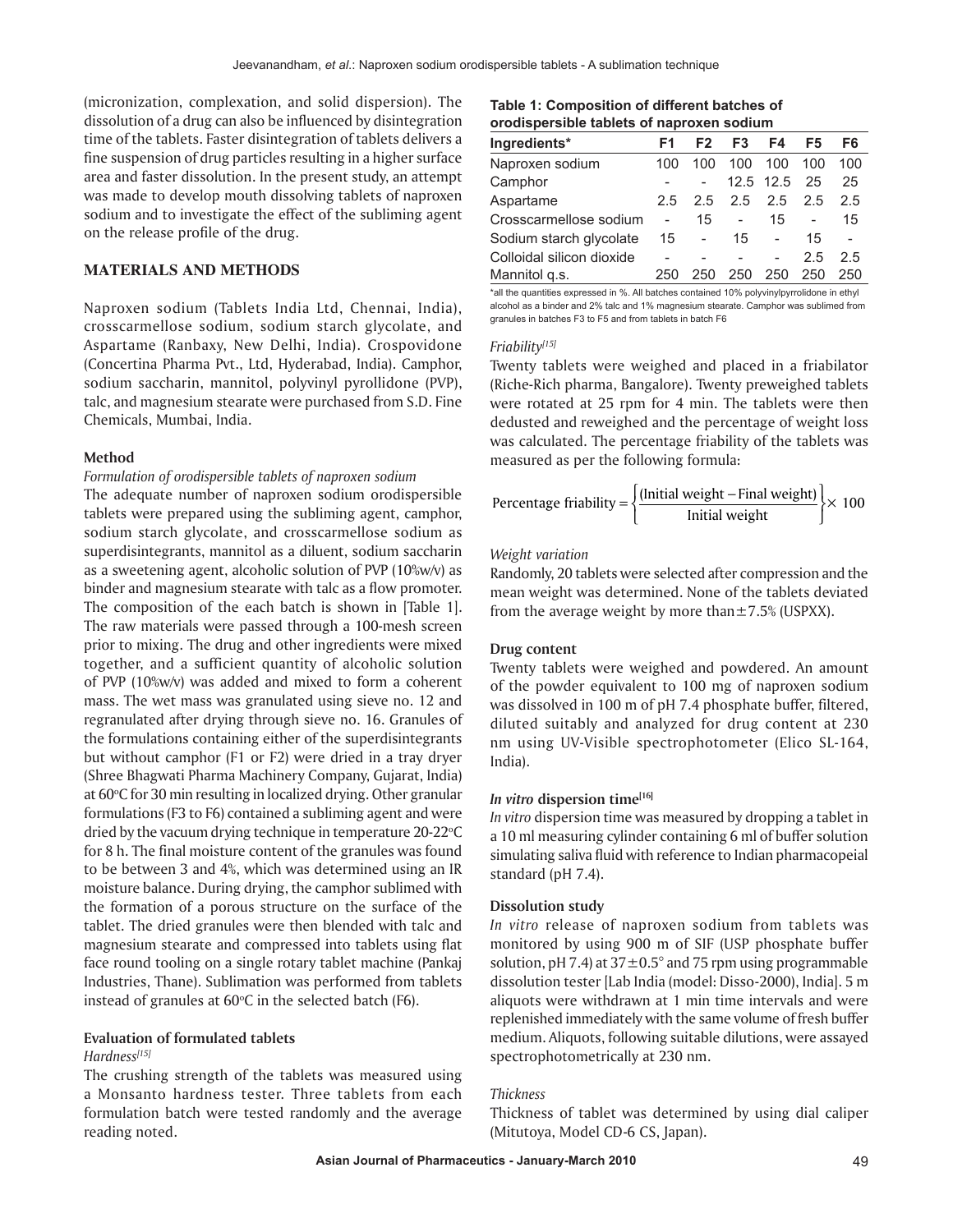#### *Wetting time[17]*

A piece of tissue paper (12 cm  $\times$  10.75 cm) folded twice was placed in a Petri dish (Internal Diameter  $= 9$  cm) containing 9 m of buffer solution simulating saliva pH 7.4. A tablet was placed on the paper and the time taken for complete wetting was noted. Three tablets from each formulation were randomly selected and the average wetting time was noted. The results are tabulated in [Table 2].

#### **RESULTS AND DISCUSSION**

Water insoluble diluents such as microcrystalline cellulose and dicalcium phosphate were omitted from the study as they are expected to cause an unacceptable feeling of grittiness in the mouth. Among the soluble diluents, mannitol was selected as a diluent considering its advantages in terms of easy availability and negative heat of dissolution. Table 2 shows that all the formulated tablets exhibited low weight variation. Addition of a subliming agent had no pronounced effect on hardness and increased friability of the tablets. The wetting time, *in vitro* dispersion time of the tablets were also considerably reduced in tablets containing camphor [Table 2]. The drug content of all the formulations was found to be between 97.4 and 99.1% which was within the acceptable limits as per USPXXVII. The batches F3 and F5 were prepared using camphor at different concentrations to study its effect on disintegration time. The sublimation time (0.5-8 h) depended on the amount of camphor present initially (0%, 5%, or 10%). Batch F5, containing 10% camphor, showed the least disintegrating time. The results shown in Table 2 indicate that concentration-dependent disintegration was observed in batches prepared using camphor as a subliming agent. The porous structure is responsible for faster water uptake; hence, it facilitates wicking action of Crospovidone in bringing about faster disintegration. It is worthwhile to note that as the concentration of camphor increased, the wetting decreased. Tablets with lower friability ( $\leq$ 0.5%) may not break during handling on machines and/or shipping. The use of a sublimation agent resulted in increased friability probably due to increased porosity. It was decided to incorporate colloidal silicon dioxide, extragranularly, at a level of 1% to decrease the friability of the tablets (batches F5 and F6). Addition of colloidal silicon dioxide resulted in appreciable decrease in friability and marginal decrease in disintegration time. Colloidal silicon dioxide helps to restore the bonding

properties of the excipients. In the first few attempts (F1–F5), sublimation of camphor was performed from granules prior to compression into tablets. Batches F1 to F5 showed good mechanical integrity, but the disintegration time was a little longer than the arbitrarily chosen value of less than 50 s. In Batch F6, sublimation was performed after compression rather than directly from granules. The results shown in Table 2 reveal that sublimation of camphor from tablets resulted in faster disintegration. The compaction process might have caused breakage of porous granules and subsequent reduction in porosity. The low value of wetting time and disintegration time indicate that the porosity of tablets of batch F6 would be greater than batches F1 to F5. The granules required 4 h of vacuum drying, whereas the tablets required 8 h of vacuum drying. The longer drying time was required in the case of tablets probably because of the decreased surface area and porosity. *In vitro* release studies were carried out using USPXXIII tablet dissolution test apparatus paddle method at  $37 \pm 1^{\circ}$ C, taking 900 m of simulated intestinal fluid (SIF) as dissolution medium. Speed of rotation of the paddle was set at 75 rpm. Aliquots of 5 m were withdrawn after 1, 2, 4, 6, 8, 10 min and analyzed spectrophotometrically at 230 nm. The *in vitro* dissolution profile [Figure 1] indicated faster and maximum drug release from formulation F6. Formulation F6 prepared by direct sublimation of camphor from final tablets showed release 90.12% drug at the end of 10 min when compared to tablets prepared by sublimation of camphor from granules. The rapid drug dissolution might be due to easy breakdown of particles due to porous structure formation after sublimation of camphor and rapid absorption



**Figure 1:** *In vitro* release profile of various naproxen sodium formulations

|  |  |  |  |  |  |  |  |  | Table 2: Evaluation of orodispersible tablets of naproxen sodium |  |  |
|--|--|--|--|--|--|--|--|--|------------------------------------------------------------------|--|--|
|  |  |  |  |  |  |  |  |  |                                                                  |  |  |

| <b>Formulation</b> | <b>Hardness</b><br>$(kg/cm2)$ n=6 | <b>Friability</b><br>$(\%)$ n=10 | <b>Drug content</b><br>$(\%)$ n=4 | In vitro<br>dispersion time (s) | Wetting<br>time (s) | Weight<br>variation (mg) | <b>Thickness</b><br>(mm) |  |
|--------------------|-----------------------------------|----------------------------------|-----------------------------------|---------------------------------|---------------------|--------------------------|--------------------------|--|
| F <sub>1</sub>     | $4.7 \pm 1.3$                     | 0.442                            | $98.55 \pm 0.2$                   | 160                             | $95+2.5$            | $253+2$                  | $4.6 \pm 0.19$           |  |
| F <sub>2</sub>     | $4.5 \pm 0.42$                    | 0.535                            | $99.23 \pm 2.6$                   | 150                             | $75+2.0$            | $252+1$                  | $4.6 \pm 0.07$           |  |
| F <sub>3</sub>     | $3.8 + 1.4$                       | 0.583                            | $98.6 \pm 3.2$                    | 115                             | $45 \pm 1.5$        | $255+2$                  | $4.28 \pm 0.05$          |  |
| F4                 | $3.5 \pm 0.56$                    | 0.683                            | $98.47 \pm 1.2$                   | 90                              | 35±1.4              | $254 \pm 3$              | $4.6 \pm 0.03$           |  |
| F <sub>5</sub>     | $4 + 0.41$                        | 0.486                            | $99.1 \pm 2.32$                   | 75                              | 25±1.2              | 249±3                    | $4.43 \pm 0.01$          |  |
| F <sub>6</sub>     | $3.5 \pm 0.63$                    | 0.354                            | $97.4 \pm 1.32$                   | 45                              | 15±1.3              | $249 + 1$                | $4.38 \pm 0.05$          |  |
|                    |                                   |                                  |                                   |                                 |                     |                          |                          |  |

*±*Relative standard deviation with respect to percentage